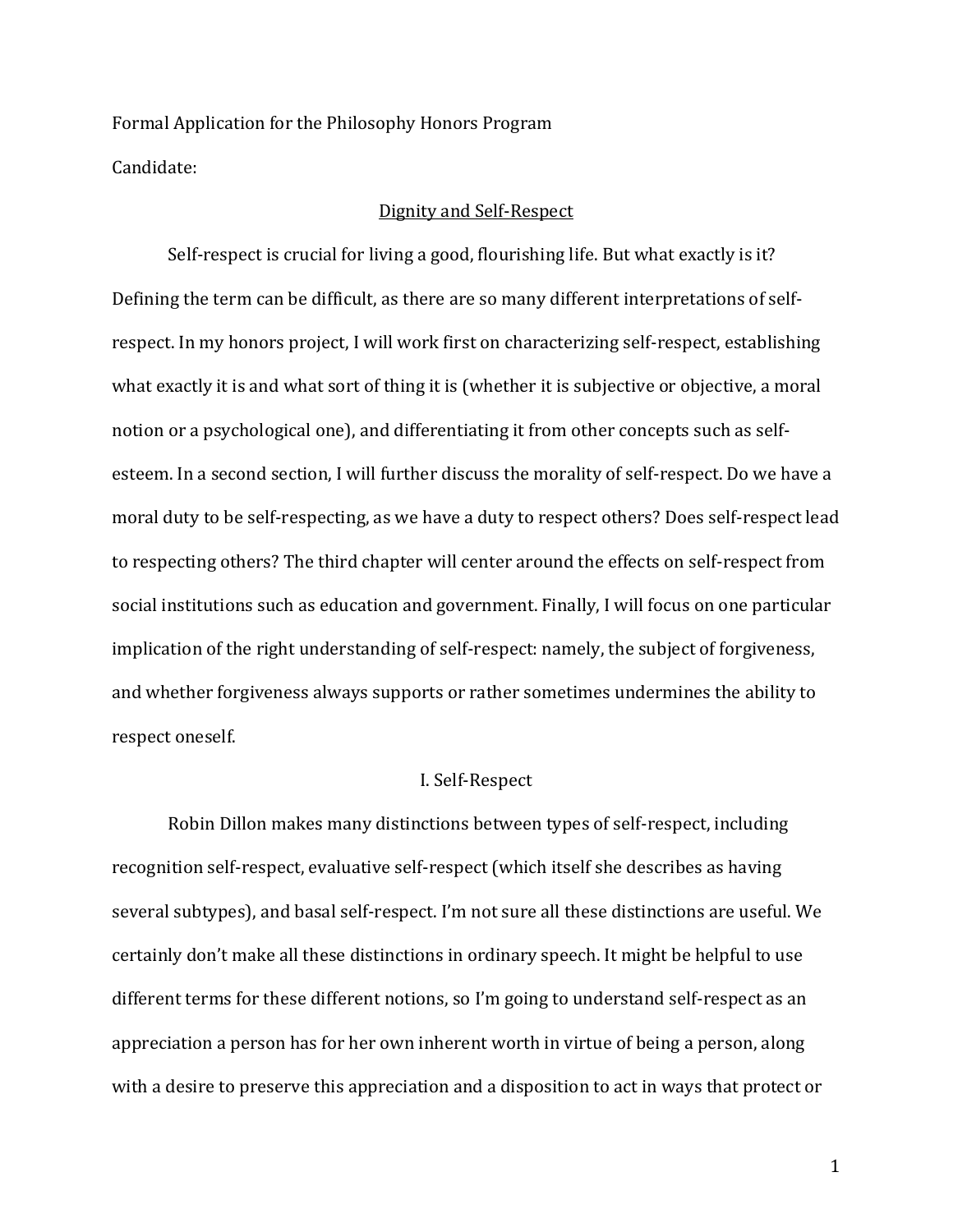uphold it. (This corresponds roughly to what Dillon identifies as recognition self-respect.) I'll use the term 'self-esteem' to refer to positive feelings and thoughts a person has toward herself on the basis of some of her abilities or traits, such as that she's good at telling jokes, or that she has nice hair (akin to what Dillon calls evaluative self-respect). I'll take selfesteem to mainly be a psychological notion, something that can fluctuate through time as we gain or lose abilities (and can be happy or upset about such). But self-respect is something we can have and should have consistently, so long as we're persons. This makes self-respect a moral notion, a philosophical notion, because we have certain rights and responsibilities in virtue of being persons.

Another debated issue is whether self-respect is an objective concept or a subjective one. If self-respect is objective, then there are certain beliefs, attitudes, and dispositions a person must have to be self-respecting. Someone who thinks of himself as a lesser sort of being, whose interests and well-being are less important than those of others, would not count as having self-respect. If self-respect is a subjective concept, then a person is selfrespecting as long as he believes he is not tolerating treatment that he feels is undeserved or demeaning, regardless of whether his or others' judgments about himself are accurate. I will work to sort out this dispute. I will also argue against Thomas Hobbes, who believes that one's view of oneself has no moral significance.

# II. Moral Obligation

While some may consider self-respect to be merely a psychological matter, I have determined that this is an aspect of self-esteem, while self-respect falls entirely under the subject of morality.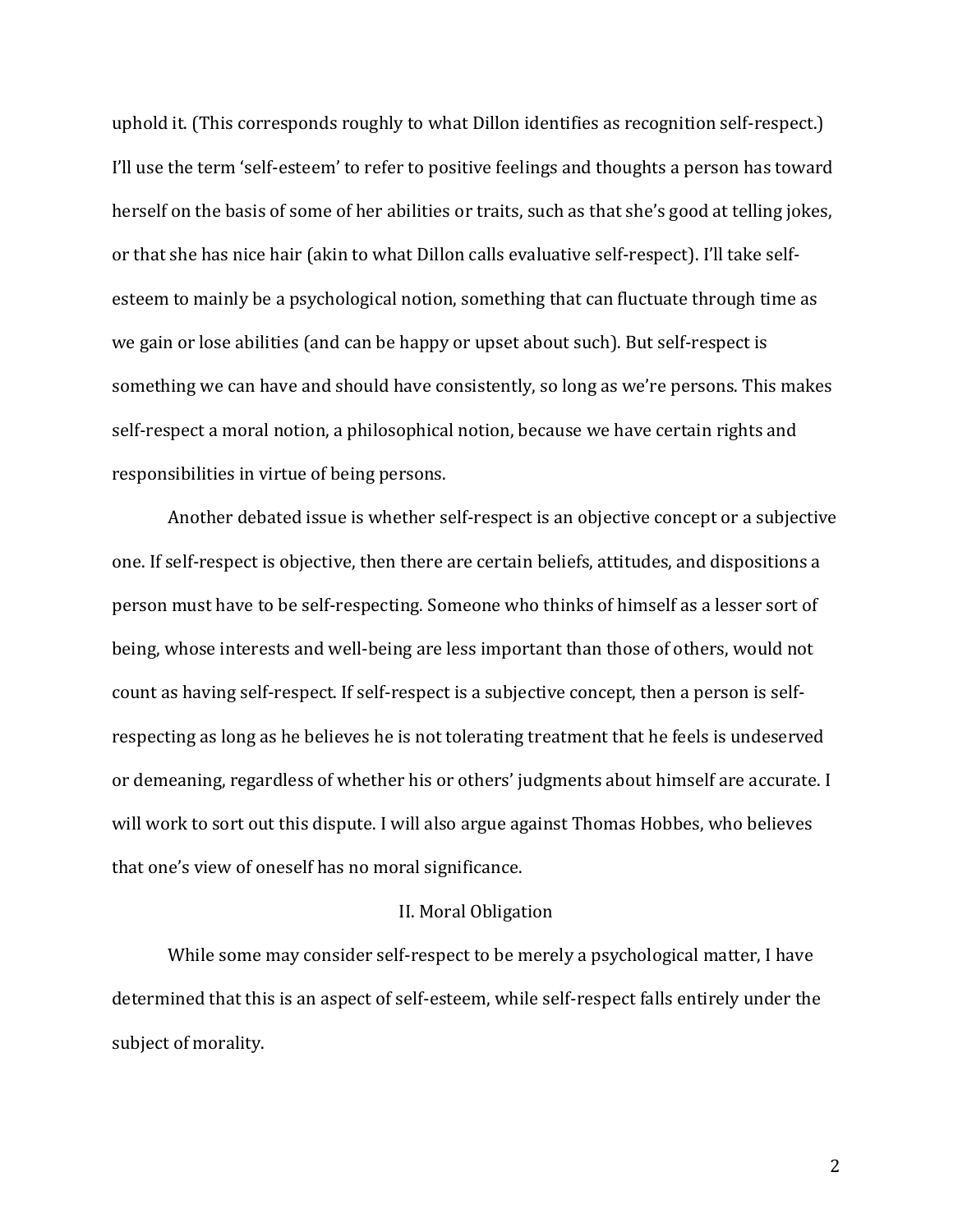Immanuel Kant's claim that we have a moral duty to never treat other people as a means to an end, to respect others as persons, is fairly well-known. In a similar way, Kant also believes that we have a moral duty to respect ourselves as persons, a duty that derives from our dignity as rational beings. "This duty requires us…to act only in ways that are consistent with our status as end in ourselves, and to refrain from acting in ways that abase, degrade, defile, or disavow our rational nature." (Kant).

I agree with Kant; I believe that we do have a duty to achieve self-respect (and that it *is* importantly connected to respect for other persons), and that we have a duty to refrain from anything that would go against or undermine our inherent worth as human beings. No self-respecting person would willingly be a slave, because that shows an inability to recognize one's inherent worth as a person, and not as an object to be used or sold.

John Rawls believes that self-respect is *not* something we are morally required to have, nor is it a feeling we necessarily have, but that it is a right that social institutions are required to uphold and not undermine. He claims that access to self-respect depends, to a large degree, on how the basic institutional structure of a society defines and distributes the social bases of self-respect, such as the messages about the relative worth of citizens within the society, the distribution of fundamental political rights and civil liberties, access to the resources individuals need to pursue their plans of life, etc. In other words, Rawls's view is that the ability of individuals to respect themselves is heavily dependent on their social and political circumstances; and thus, individuals likely shouldn't be morally obligated to respect themselves, as there are several factors that could prevent self-respect from being possible. I do agree that society can indeed undermine self-respect and should be prevented from doing so. But perhaps Kant's theory can be integrated here, and perhaps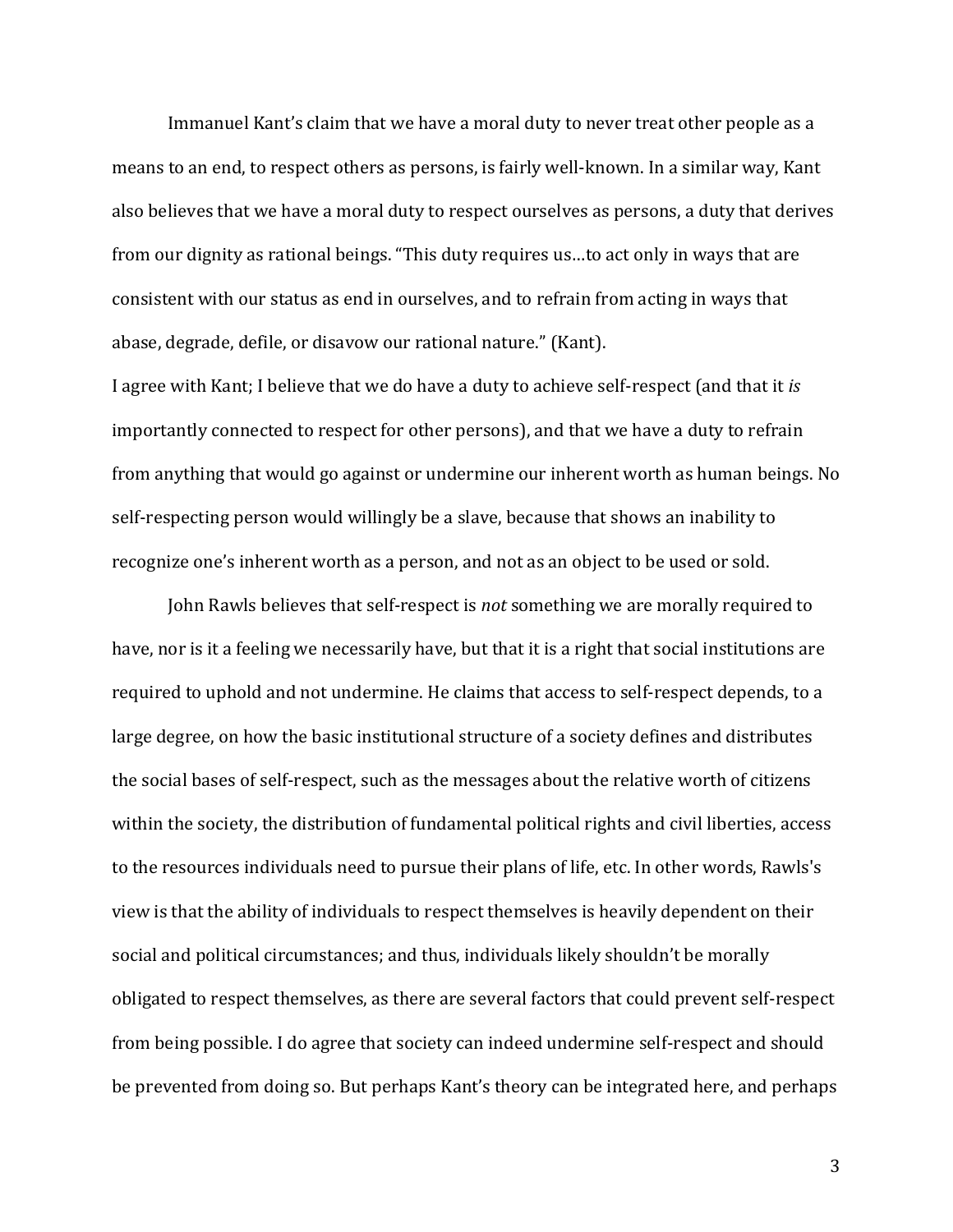individuals still have an obligation to achieve self-respect no matter what their societal situation might be: if an institution is corrupt and degrades the self-respect of certain persons, perhaps those persons have a moral obligation to rise up and demand the correct standards that would provide them with the ability to respect themselves.

# III. Societal Implications

Society can, in fact, have a strong impact on its residents' self-respect. I agree with Rawls that societal structures ought to provide persons with the means for self-respect; however, this does not always occur. In the third chapter I'll look at the implications of my previously discussed delineations for self-respect for policies or practices in institutional structures such as politics, education, and society as a whole. In particular I intend to discuss Rawls further, as well as including some of Robin Dillon's works on feminist theory.

### IV. Forgiveness

Among the implications of our discussion of self-respect, I intend to focus especially on the subject of forgiveness. There are a number of different philosophical accounts on the nature of forgiveness, and on many of them, forgiveness involves overcoming feelings of indignation or resentment. On my view, resentful and indignant feelings that persist in a victim after being wronged by another person can, in some cases, reflect self-respect. Conversely, a tendency to forgive too readily can be indicative of a lack of self-respect. A person might think that forgiveness is always good and is always called for in response to an offense. But I will argue that in some cases forgiving is not the right thing to do. Some acts should not be forgiven because the acts or their perpetrators are too evil or because the wrongdoers only feign apology and repentance, while privately minimizing and excusing themselves for what they did. And in some cases forgiving undermines self-